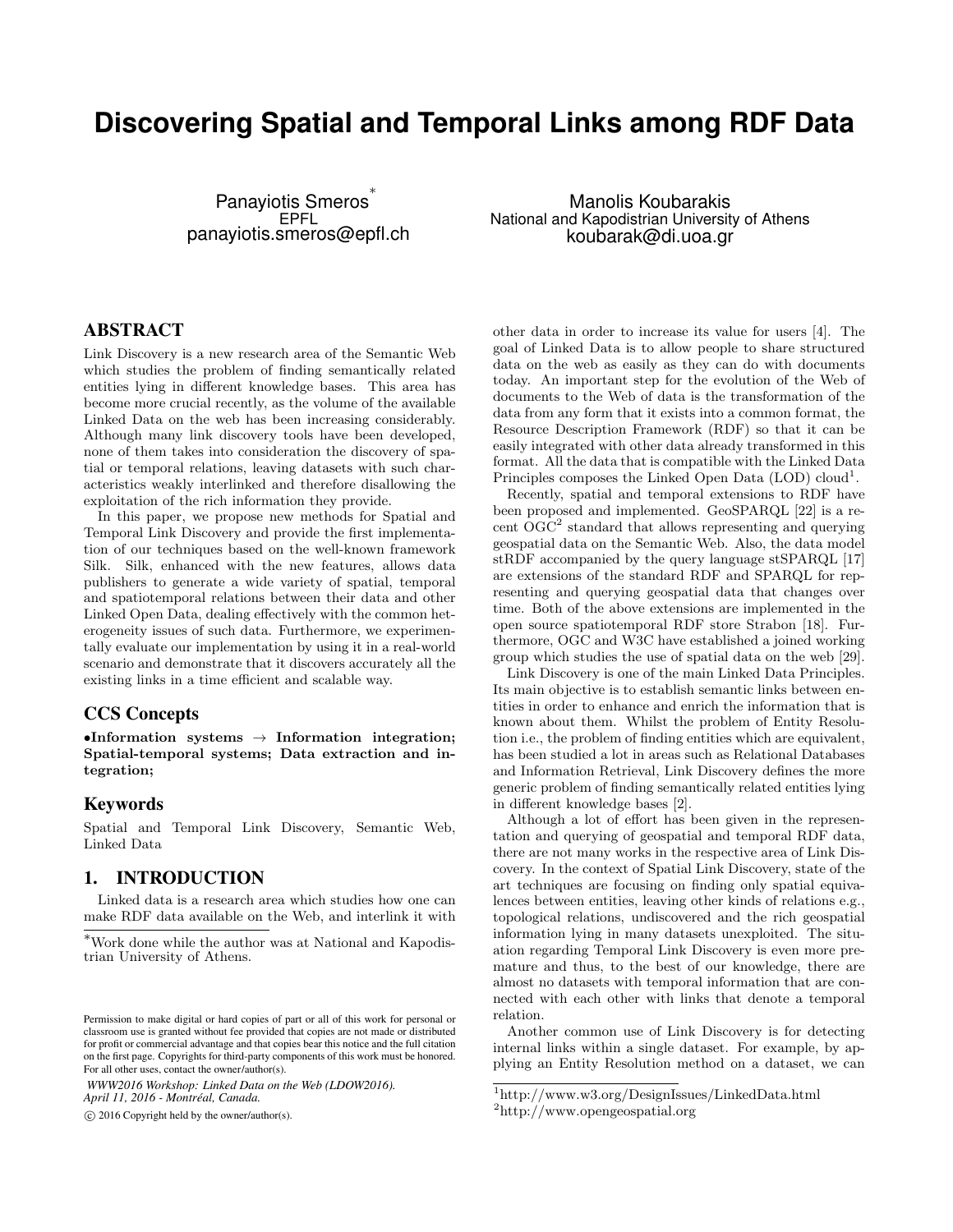discover all the similar entities i.e., all the duplicates of this dataset. Hence, with Spatial and Temporal Link Discovery we can materialize all the spatial, temporal and spatiotemporal relations that hold between the entities of a dataset. This operation is very useful in the areas of Qualitative Spatial and Temporal Reasoning where the large graphs that are created based on the qualitative relations are given as input to corresponding reasoners [\[7,](#page-9-6) [10\]](#page-9-7) in order to extract useful information or to verify the consistency of a dataset.

The lack of research in the area of Spatial and Temporal Link Discovery will be made more notable when more datasets with such characteristics will be made available in the LOD Cloud. Currently, a lot of initiatives are moving towards this direction by publishing open geospatial data and metadata coming out of open government directives<sup>[3](#page-1-0)</sup> and open Earth Observation (EO) data and metadata that is currently made available by space and environment agencies (e.g., ESA, NASA and  $EEA$ <sup>[4](#page-1-1)</sup>. This data usually consists of measurements produced by observations with hundreds of gigabytes of geospatial and temporal information. Making all this data available as Linked Data and interlinking it with semantic connections will allow the development of services with great environmental and commercial value.

EU projects such as LEO, MELODIES and TELEIOS, have already started exploiting this kind of data by studying its whole life cycle [\[15\]](#page-9-8). Their final goal is to build big knowledge bases with data from various sources and be able to perform queries efficiently on them. Use cases from these projects have shown that combining heterogeneous data, especially in its spatial dimension, can be a bottleneck to this procedure, since they significantly increase the execution time[5](#page-1-2) . This happens due to the fact that most of the spatial join operations (e.g., check of containment or non-intersection) have by definition quadratic complexity<sup>[6](#page-1-3)</sup>. This complexity can get even higher when we first have to homogenize the joining data. Thus, computing such relations among very complex or heterogeneous data, on query time, can be extremely time consuming and prohibitory for realtime applications. Therefore, there is a need for a tool that will be able to materialize those relations (links) efficiently, even for highly demanding workloads.

In this paper, we propose new methods for Spatial and Temporal Link Discovery and provide the first implementation of our techniques based on the well-known framework Silk. Silk, enhanced with the new features, allows data publishers to generate a wide variety of spatial, temporal and spatiotemporal relations between their data and other Linked Open Data, dealing effectively with the common heterogeneity issues of such data. Furthermore, we experimentally evaluate our implementation by using it in a real-world scenario, with datasets that comprise rich spatial and temporal information, and demonstrate that it discovers accurately all the existing links in a time efficient and scalable way.

The structure of the paper is organized as follows. In Section [2](#page-1-4) we present related work in the area of Link Discovery. In Section [3](#page-2-0) we provide the background on which the new methods for Spatial and Temporal Link Discovery that we propose in Section [4](#page-3-0) are based. In Section [5](#page-6-0) we describe the implementation of our techniques in the framework Silk and in Section [6](#page-6-1) we present the experimental evaluation of them. Finally, in Section [7](#page-8-0) we conclude the work by discussing future directions.

#### <span id="page-1-4"></span>2. RELATED WORK

Up to now, little effort has been given in the research area of Spatial and Temporal Link Discovery. Most of the approaches on generic Link Discovery do not exploit the rich spatial and temporal information existing in some datasets, whereas domain specific approaches on Spatial Link Discovery are able to discover only spatial similarities (spatial duplicates). Hence, to the best of our knowledge, there are no frameworks, either generic or domain specific, for discovering spatial or temporal relations other than equivalences among RDF datasets. Below we describe the most related to our work state-of-the-art Link Discovery frameworks.

In the area of generic Link Discovery, the authors of [\[12\]](#page-9-9) propose the declarative link specification language LinQL, which is translated to standard SQL by the framework Lin-Quer, for discovering semantic links over relational data.

The LIMES framework [\[20\]](#page-9-10) introduces a generic algorithm for Link Discovery which reduces the number of comparisons that are needed during the interlinking phase by utilizing the triangle inequality in metric spaces. For finding link specifications, LIMES implements supervised and unsupervised machine learning algorithms.

Similarly to LIMES, Silk [\[13\]](#page-9-11) is also a generic framework for discovering relationships between data items within different Linked Data sources. Silk, which is the only open source generic Link Discovery framework, features a declarative link specification language for specifying which types of RDF links should be discovered between data sources as well as which conditions entities must fulfill in order to be interlinked. These linkage rules may combine various metrics and can take the graph around entities into account, which is addressed using an RDF path language. Silk accesses the data sources that should be interlinked via the SPARQL protocol and can thus be used against local as well as remote SPARQL endpoints.

In the area of Spatial Link Discovery there are some domain specific approaches which are able to discover only spatial equivalences among datasets i.e., they focus on Spatial Entity Resolution. In order to achieve this, they combine the geographic distance of the geometries of the entities with other kinds of distances e.g., with the string distance of their labels. The supported geographic distances can be applied either between any kind of spatial objects (e.g., Hausdorff distance), or only between point objects (e.g., Orthodromic distance). Some of these approaches are presented in [\[25,](#page-9-12) [26,](#page-9-13) [30\]](#page-9-14).

From the generic frameworks, LIMES also addresses the problem of Spatial Entity Resolution in [\[21\]](#page-9-15). The computation of the distance between the spatial objects lies on a combination of Hausdorff and Orthodromic metrics. On the other hand, Silk supports the geographic distance only between point objects.

A detailed review on state of the art algorithms and frameworks is performed in the surveys [\[2,](#page-9-5) [19\]](#page-9-16) as well as in [\[28\]](#page-9-17).

<span id="page-1-0"></span><sup>3</sup><http://www.linkedopendata.gr>

<span id="page-1-1"></span><sup>4</sup><http://datahub.io/organization/teleios> and

<http://datahub.io/organization/leo>

<span id="page-1-2"></span><sup>5</sup>[http://www.melodiesproject.eu/content/](http://www.melodiesproject.eu/content/enhancing-geospatial-sparql-query-times-silk)

[enhancing-geospatial-sparql-query-times-silk](http://www.melodiesproject.eu/content/enhancing-geospatial-sparql-query-times-silk)

<span id="page-1-3"></span> ${}^6O(nm)$  where n and m are the numbers of points of the joining spatial objects.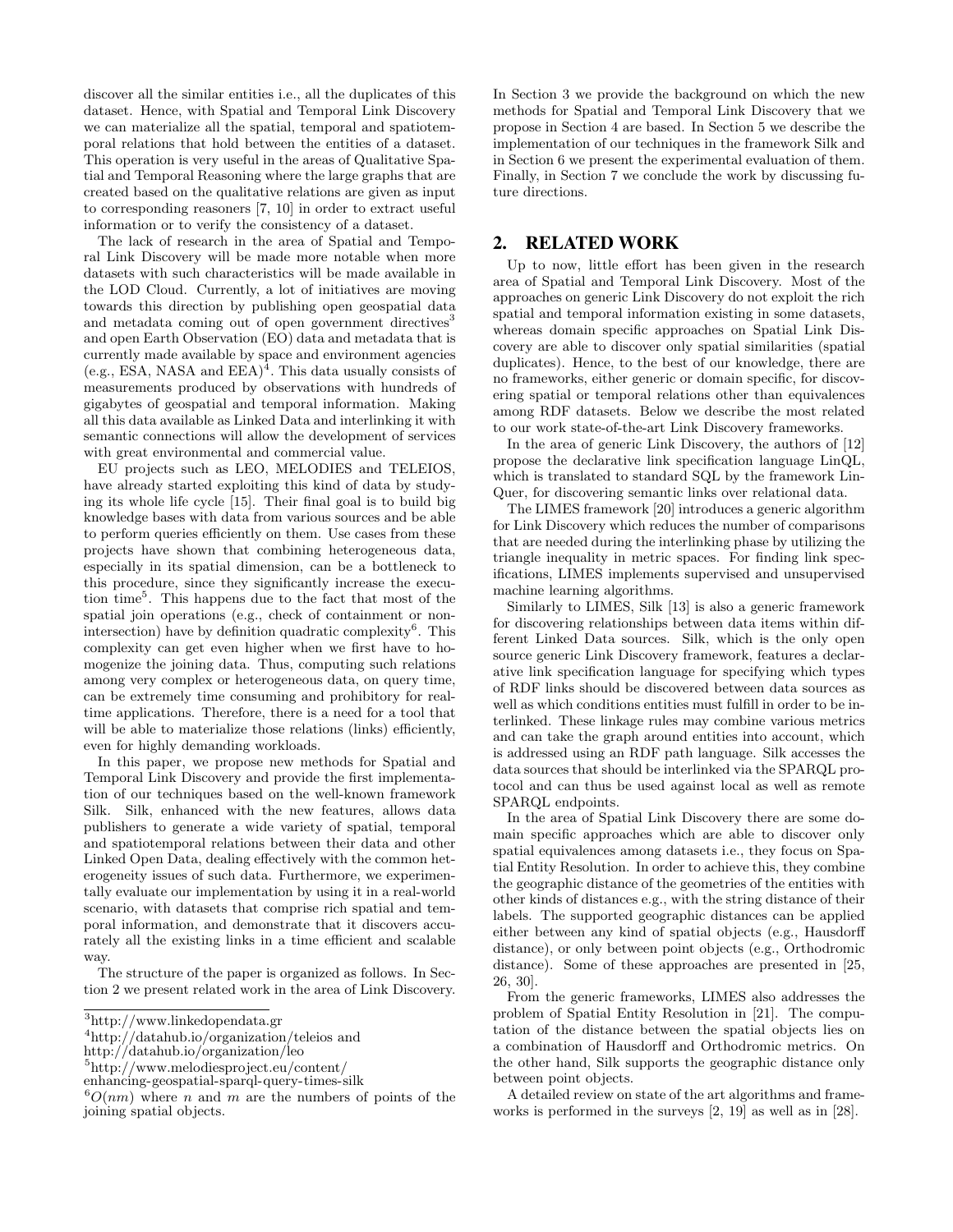#### <span id="page-2-0"></span>3. BACKGROUND

In this section we provide the state-of-the-art on the representation of spatial and temporal information in the RDF data model and a formal definition of the problem of Link Discovery. We also present the models and calculi on which we base the new Link Discovery relations that we introduce. The extended background of this paper is given in [\[28\]](#page-9-17).

#### 3.1 Representation of Spatial and Temporal Information in the RDF data model

Spatial information in the RDF data model is usually represented as serializations of geometries accompanied with a Coordinate Reference System (CRS) which defines how to relate these serializations to real geometries on the surface of Earth. For encoding this information, Well-Known Text (WKT) and Geography Markup Language (GML) are used. WKT is an OGC standard for the representation of vector geometry objects, CRSs, and transformation rules between different CRSs. On the other hand, GML, developed by OGC as well, is the most common XML-based encoding standard for the representation of geospatial data, that provides XML schemas for defining a variety of concepts that are of use in Geography: geographic features, geometries, CRSs and topologies.

The main RDF vocabularies for representing spatial as well as temporal information are described below.

*W3C GEO.* W3C GEO is an RDF vocabulary for representing simple location information in RDF. It provides the basic terminology for serializing point geometries using a namespace for representing latitude, longitude and other information about spatially-located things. The CRS of this vocabulary is encoded in the namespace and it is the WGS 84[7](#page-2-1) . Below, we give an example of the W3C GEO vocabulary:

\_:1 rdf:type wgs84geo:Point .

\_:1 wgs84geo:lat "10"^^xsd:double .

 $\frac{1}{2}$ :1 wgs84geo:long "20"^^xsd:double .

*GeoSPARQL.* GeoSPARQL [\[22\]](#page-9-1) is a recent OGC standard that defines a vocabulary for representing geospatial data in RDF, and an extension to the SPARQL query language for processing geospatial data. It uses literal values to encode geometries and introduces two RDF datatypes, the geo:wktLiteral and geo:gmlLiteral, for the WKT and GML literals. An example of a geometry in GeoSPARQL is given below:

```
_:1 rdf:type geo:Geometry .
_:1 geo:hasGeometry
"<epsg:4326> POINT(10 20)"^^geo:wktLiteral .
```
*stRDF: The Spatial Dimension.* The data model stRDF [\[17\]](#page-9-2) is an extension of the standard RDF for representing geospatial data. Similarly to GeoSPARQL, stRDF uses the OGC standards WKT and GML for the representation of geospatial data and introduces two new literal datatypes, the stdf:WKT and strdf:GML. An example of a geometry in stRDF is shown below:

\_:1 rdf:type strdf:Geometry . \_:1 strdf:hasGeometry "POINT(10 20);<epsg:4326>"^^strdf:WKT . *stRDF: The Temporal Dimension.* An approach for the representation of temporal information in RDF was introduced with the temporal dimension of stRDF [\[3\]](#page-9-18). This approach assumes a discrete time line and uses the value space of the datatype xsd:dateTime of XML-Schema<sup>[8](#page-2-2)</sup> to model time. Two kinds of time primitives are supported: time instants and time periods. Time instants are represented by literals of the xsd:dateTime datatype and time periods by literals of the datatype strdf:period. These literals are used as objects of triples to represent user-defined time and as valid time of temporal triples. A temporal triple is an expression of the form (s, p, o, t) where (s, p, o) is an RDF triple and  $t$  is the *valid time* of this triple. An example of a temporal triple in stRDF is shown below:

\_:1 rdf:type strdf:Geometry . \_:1 strdf:hasGeometry "POINT(10 20);<epsg:4326>"^^strdf:WKT

# "2000-01-01T00:00:00"^^xsd:dateTime .

#### 3.2 Definition of Link Discovery

The definition of Link Discovery based on which we define our new methods is described as follows:

DEFINITION 1. Let  $S$  and  $T$  be two sets of entities and  $R$ the set of relations that can be discovered between entities. For a relation  $r \in R$ , w.l.o.g., a distance function  $d_r$  and a distance threshold  $\theta_{d_r}$  are defined as follows:

$$
d_r: S \times T \to [0,1], \ \theta_{d_r} \in [0,1]
$$

The domain of  $d_r$  is the Cartesian product of S and T and the range is the computed distance normalized to the interval [0, 1].  $\theta_{d_r}$  is also normalized to [0, 1].

The set of discovered links for relation  $r(DL_r)$  is defined as follows:

$$
DL_r = \{(s, r, t) \mid s \in S \land t \in T \land d_r(s, t) \leq \theta_{d_r}\}\
$$

 $DL<sub>r</sub>$  contains triples which have as **subject** an entity from dataset  $S$ , as object an entity from dataset  $T$  and as predicate the relation r. A triple belongs to  $DL_r$  iff the function  $d_r$  returns a distance that does not exceed the threshold  $\theta_{d_r}$ .

#### 3.3 Relation Models and Calculi

*Region Connection Calculus.* The Region Connection Calculus (RCC) [\[24\]](#page-9-19) is a formalization that provides a sound and complete set of topological relations between two spatial regions. RCC-8, which is a well-known subset of RCC, is based on eight topological relations (Figure  $1(a)$ ) where DC stands for DisConnected, EC for Externally Connected, TPP for Tangential Proper Part, NTPP for Non Tangential Proper Part, and TPPi and NTPPi are the inverse relations of TPP and NTPP.

*Dimensionally Extended 9-Intersection Model.* The Dimensionally Extended 9-Intersection Model (DE-9IM) [\[5\]](#page-9-20) is a well-known model for representing topological relations between geometries. More specifically, this model captures topological relations in  $\mathbb{R}^2$ , by considering the dimension  $(dim)$  of the intersections involving the interior  $(I)$ , the boundary (B) and the exterior (E) of the two geometries. Given the intersection matrix (Figure [1\(b\)\)](#page-3-2), for any two spatial objects that can be points, lines and/or polygonal

<span id="page-2-1"></span><sup>7</sup><http://spatialreference.org/ref/epsg/wgs-84/>

<span id="page-2-2"></span><sup>8</sup><http://www.w3.org/TR/xmlschema-2#dateTime>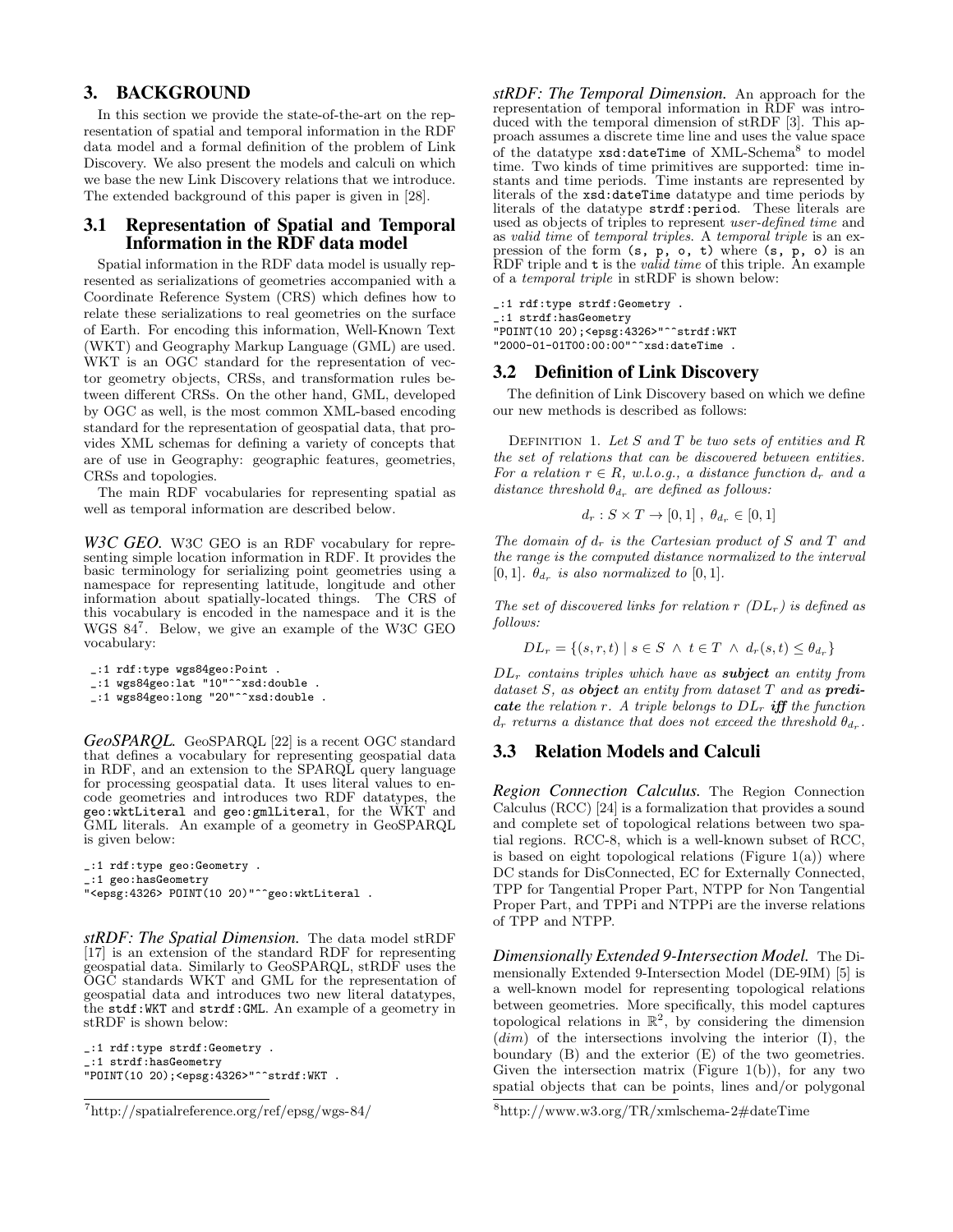<span id="page-3-1"></span>

<span id="page-3-2"></span> $dim(I(a) \cap I(b))$  $dim(B(a) \cap I(b))$  $dim(I(a) \cap B(b)) \quad dim(I(a) \cap E(b))$ <br>  $dim(B(a) \cap B(b)) \quad dim(B(a) \cap E(b))$  $dim(B(a) \cap B(b))$  $\left\lfloor \dim(E(a) \cap I(b)) \quad \dim(E(a) \cap B(b)) \quad \dim(E(a) \cap E(b)) \right\rfloor$  $dim(I(a) \cap E(b))$  $\mathbf{L}$ (b)

<span id="page-3-5"></span>

| <b>Relation</b>    | <b>Illustration</b> |  |  |  |  |
|--------------------|---------------------|--|--|--|--|
| X before Y         | X                   |  |  |  |  |
| Y after X          | Y                   |  |  |  |  |
| X meets Y          | X                   |  |  |  |  |
| Y isMetBy X        |                     |  |  |  |  |
| X overlaps Y       |                     |  |  |  |  |
| Y isOverlappedBy X | Y                   |  |  |  |  |
| X starts Y         |                     |  |  |  |  |
| Y isStartedBy X    | Y                   |  |  |  |  |
| X during Y         | <b>Y</b>            |  |  |  |  |
| Y contains X       |                     |  |  |  |  |
| X finishes Y       | X                   |  |  |  |  |
| Y isFinishedBy X   |                     |  |  |  |  |
| X equals Y         | X                   |  |  |  |  |
|                    |                     |  |  |  |  |

<span id="page-3-4"></span>Figure 1: (a) RCC-8 Relations, (b) DE-9IM Intersection Matrix, (c) Cardinal Direction Relations and (d) Allen's Relations

areas, we can define relations derived from DE-9IM such as: Intersects, Overlaps, Equals, Touches, Disjoint, Contains, Crosses, Covers, CoveredBy and Within.

*Egenhofer's and OGC Simple Features Model.* The Egenhofer's Model [\[6\]](#page-9-21) and the Simple Features Model proposed by OGC[9](#page-3-3) contain different subsets of the topological relations that derive from the DE-9IM mentioned above.

*Cardinal Direction Calculus.* This calculus concentrates on cardinal direction relations [\[11,](#page-9-22) [27\]](#page-9-23) which are used to describe how regions of space are placed relative to one another e.g., region a is north of region b (Figure [1\(c\)\)](#page-3-4).

*Allen's Interval Calculus.* A widely used algebra for temporal reasoning is Allen's Interval Calculus [\[1\]](#page-9-24), which provides the definition of possible relations between time periods. It is based on the thirteen jointly exclusive and pairwise disjoint qualitative relations given in Figure [1\(d\).](#page-3-5) From these basic relations, one can build new ones by taking disjunctions of them.

*Spatiotemporal Constraint Calculus.* By pairing a spatial and a temporal relation model or calculus we can create a spatiotemporal one. For example, the Spatiotemporal Constraint Calculus (STCC) [\[9\]](#page-9-25) combines RCC-8 with Allen's Interval Calculus. This calculus is useful when we want to discover relations between spatial objects that change over time (as we will see in Section [6\)](#page-6-1) or between moving objects.

### <span id="page-3-0"></span>4. METHODS FOR SPATIAL AND TEM-PORAL LINK DISCOVERY

In this section we describe the new methods that we introduce for Spatial and Temporal Link Discovery. Specifically, we present the new sets of relations and transformations that we provide and an optimization technique called Blocking. Finally, we prove theoretically the soundness and completeness of our methods and describe how the latter has as result their accuracy to be 100%.

#### 4.1 Spatial and Temporal Relations

According to the definition of Link Discovery, presented above, the set  $R$  contains all the relations that can be discovered between entities. In this paper we introduce the sets of spatial  $(R_s)$ , temporal  $(R_t)$  and spatiotemporal  $(R_{st})$  relations. These sets contain all the relations that are included in the models and calculi described in Section [3.](#page-2-0) Specifically,  $R<sub>s</sub>$  contains the relations that are included in the DE-9IM, Egenhofer's and OGC Simple Features Models and the Region Connection and Cardinal Direction Calculi,  $R_t$  contains the relations included in the Allen's Interval Calculus and  $R_{st}$  contains all the per two combinations of the above models and calculi.

We consider these relations as Boolean relations  $(R_B)$  i.e., either they hold or they do not hold  $(R_s, R_t, R_{st} \subset R_B \subset R)$ . These relations have also been studied in the context of fuzzy logics but this is out of the scope of this paper.

 $R_B$  constitutes a special subset of R. The distance function  $d_r$  and the distance threshold  $\theta_{d_r}$  for a relation  $r \in R_B$ are defined as follows:

$$
d_r(s,t) = \begin{cases} 0 & \text{if r holds} \\ 1 & \text{elsewhere} \end{cases}, \theta_{d_r} = 0
$$

 $d_r$  returns 0 if r holds between two entities (e.g., relation intersects holds between two geometries or time periods) and 1 elsewhere. Hence, since  $d_r$  is a Boolean function,  $\theta_{d_r}$ as a parameter is needless, thus, in order to be compliant with the definition, we can set it constantly to 0.

#### 4.2 Spatial and Temporal Transformations

A common issue that occurs when one tries to discover links between datasets created by different data providers is heterogeneity (e.g., we can have datasets expressed in different time-zones). A preprocessing technique that addresses this problem is the application of transformations on the attributes of the entities before checking the existence of a link. The transformations that we introduce are generic and not tightly coupled to specific kind of datasets.

<span id="page-3-3"></span><sup>9</sup><http://www.opengeospatial.org/standards/sfs>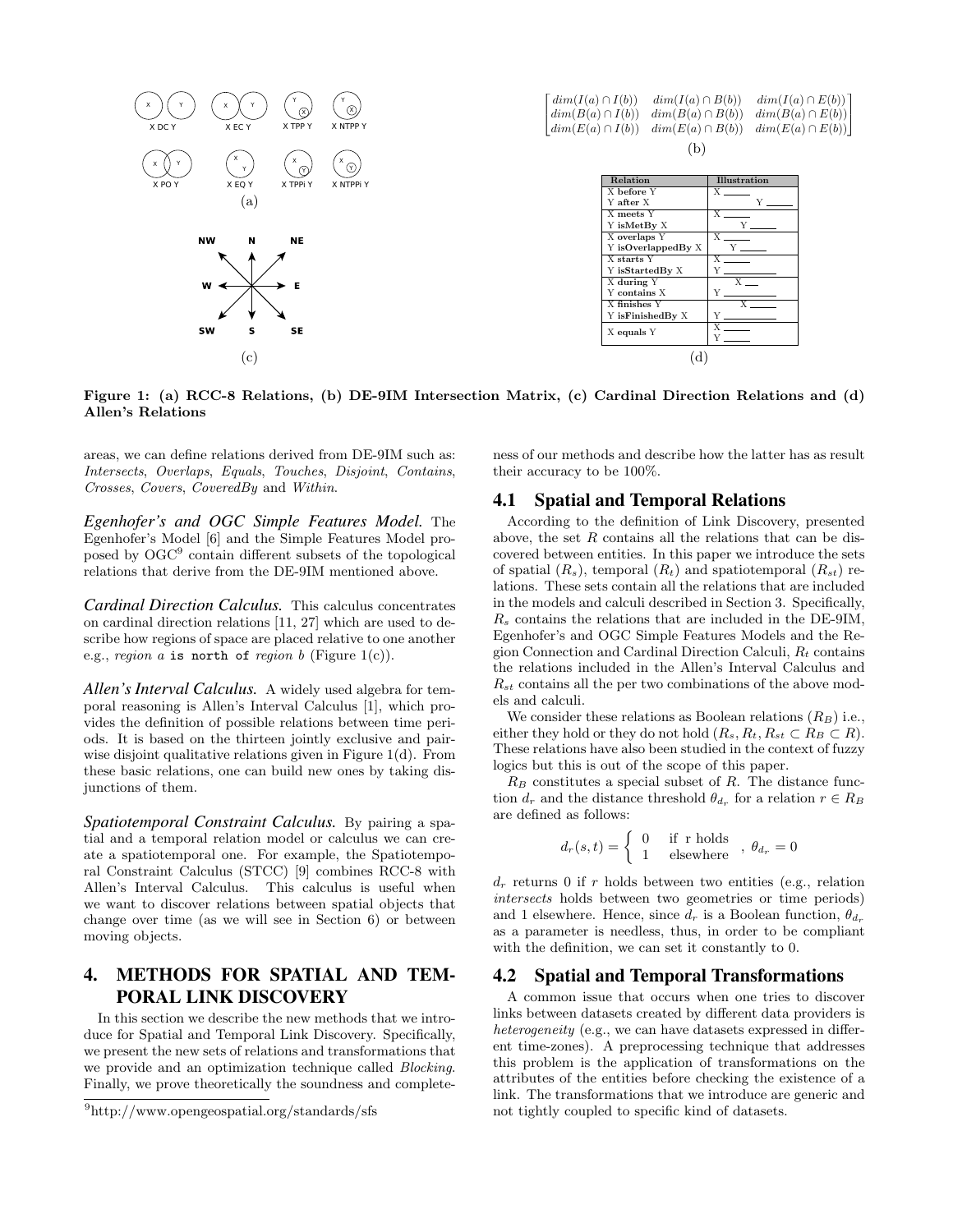

<span id="page-4-1"></span>Figure 2: Blocking technique for (a) Spatial and (b) Temporal Relations

*Spatial Transformations.* The spatial transformations that we introduce are the following:

- Vocabulary Transformation. As mentioned in Section [3,](#page-2-0) the geometries of a dataset can be expressed in different vocabularies (e.g., W3C GEO, GeoSPARQL or stRDF). This transformation converts the geometry literals of a dataset in order to be expressed in a common vocabulary (GeoSPARQL).
- Serialization Transformation. The geometries of a dataset can be also serialized in different ways (e.g., using WKT or GML). This transformation converts the geometries of a dataset to follow a common serialization (WKT).
- CRS Transformation. Although a CRS such as WGS 84 is a comprehensive way to describe locations on Earth, some applications work on a projection of the Earth. In these cases, a projected CRS is used that transforms the 3-dimensional ellipsoid approximation of the Earth into a 2-dimensional surface. This transformation reverts the CRS of a geometry from a projected one (e.g., the GGRS87 for Greece) to the World Geodetic System (WGS 84) for better precision and homogeneity.
- *Validation Transformation*. This transformation converts not valid geometries (e.g., self-intersecting polygons) to valid ones.
- Simplification Transformation. Some datasets have very complex geometries, which makes the computation of spatial relations inefficient. This transformation simplifies a geometry according to a given distance tolerance, ensuring that the result is a valid geometry having the same dimension and number of components as the input.
- Envelope Transformation. This transformation computes the envelope (i.e., the minimum bounding rectangle) that contains a geometry and it is useful in cases that we want to compute approximate spatial relations between two datasets.
- Area Transformation. In some cases we may want to compare the areas of two geometries to verify the existence of a relation. This transformation computes the area of a given geometry in square metres.

<span id="page-4-2"></span>• Points-To-Centroid Transformation. In crowdsourcing datasets like OpenStreetMap<sup>[10](#page-4-0)</sup>, multiple users can define the position of the same placemark. As a better approximation of the real position of this placemark we can compute the centroid of these positions. This transformation computes the centroid of a cluster of points.

*Temporal Transformations.* The respective temporal transformations that we introduce are the following:

- Period Transformation. The stRDF data model supports both time instants and periods. This transformation converts a time instant to a time period with the same starting and ending point.
- Time-Zone Transformation. Time elements (i.e., time instants and periods) can be expressed in different time-zones. This transformation converts the timezone of a given time element to the Coordinated Universal Time (UTC).

#### 4.3 Blocking Technique

Since the size of datasets with spatial or temporal information can be very big, approaches that perform exhaustive checks between datasets are considered inefficient. Thus, there is need for a scalable, yet sound and complete technique for decreasing the number of checks by dismissing definitive non-matches prior to the actual check. The most well-known technique to achieve this is known as *Blocking* [\[14,](#page-9-26) [23\]](#page-9-27). Blocking is an optimization technique that effectively reduces (as we will see in Section [6\)](#page-6-1) the execution time of our methods without affecting (as we prove below) the accuracy of the discovered links.

*Spatial Relations.* The Blocking technique for spatial relations that we propose builds blocks that divide the earth into curved rectangles as depicted in Figure [2\(a\).](#page-4-1) The reference system of our technique is WGS 84 which considers a spheroid approximation of the Earth. This approximation requires complicated mathematics for calculations such as areas, distances, etc. (e.g., the shortest path between two points in the spheroid is a circle arc whereas, in a planar approximation it would be just a straight line). Nevertheless, we chose WGS 84 because we prefer having highly accurate calculations rather than fast ones.

The area of the created blocks is measured in square degrees and can be adjusted by a spatial blocking factor  $sbf$ . The formula for the computation of the area is the following:

<span id="page-4-0"></span><sup>10</sup><http://www.openstreetmap.org>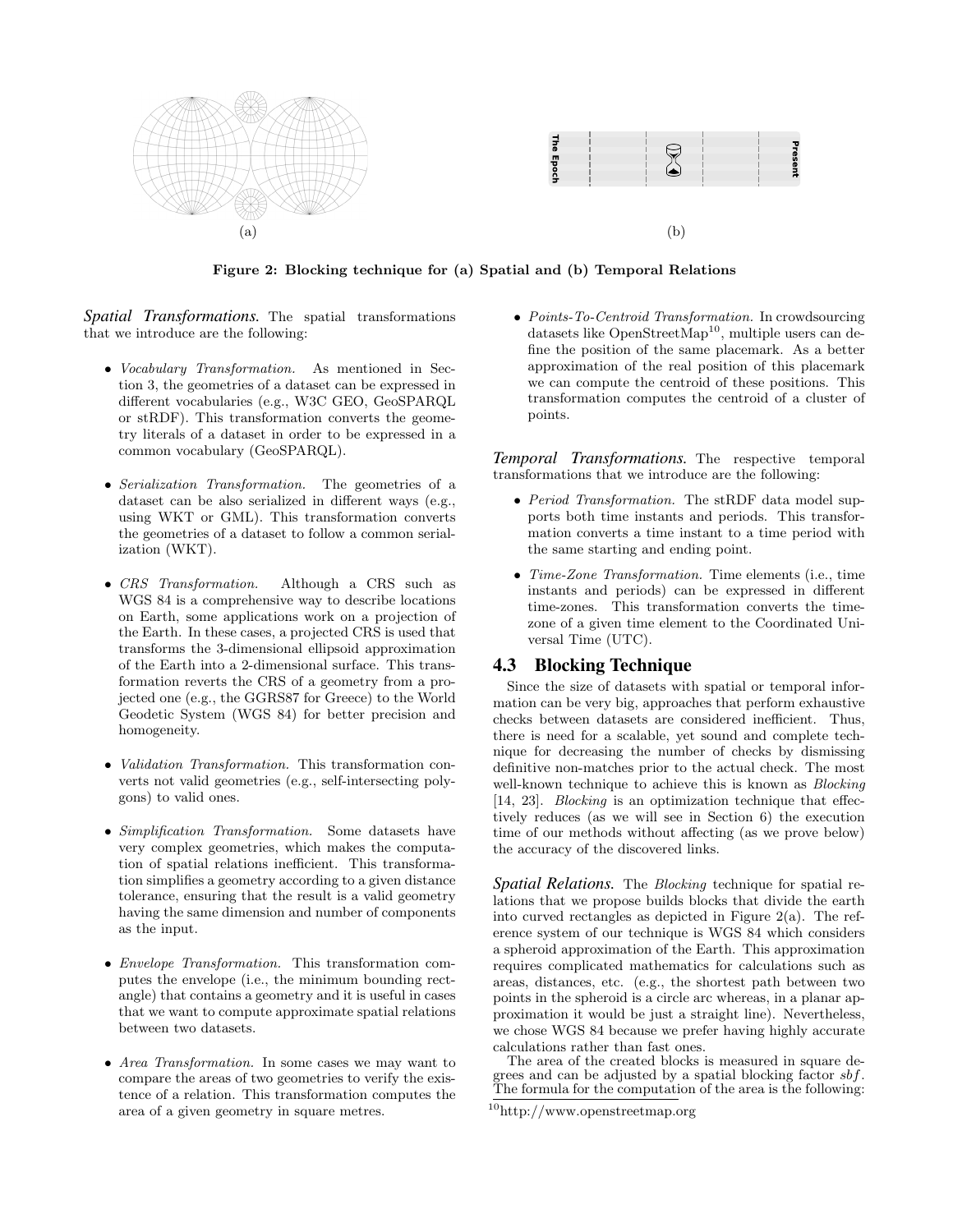$$
blockArea = \frac{1}{sbf^2}^{\circ^2}
$$

The bigger the value sbf gets, the more and smaller blocks will be created. For example, if we assign to sbf the value 10, our Blocking technique will create 6, 480, 000 nonoverlapping blocks with area  $0.01^{\circ^2}$  that cover the whole surface of the earth<sup>[11](#page-5-0)</sup>.

After the division of the space into blocks, we compute the set of blocks into which each geometry must be inserted. In order to achieve this, we first compute the minimum bounding box (MBB) that contains each geometry, and then we find the blocks that this MBB intersects with. Thus, each geometry is assigned to all the blocks with which its MBB intersects.

*Temporal Relations.* In the Blocking technique for temporal relations we follow a similar approach to the one for spatial relations. Time is one-dimensional and thus the blocks are one-dimensional as well. Let us suppose that all the time elements of our data are included in the interval from the Epoch<sup>[12](#page-5-1)</sup> until the Present (Figure [2\(b\)\)](#page-4-2). This interval can be manually configured according to the time range of our data. Following the same strategy as before, we divide the time in blocks whose length can be adjusted with a temporal blocking factor tbf. The formula for the computation of the length of the blocks is the following:

$$
blockLength = \frac{1}{tbf} \text{ time units}
$$

where time units range from milliseconds to years.

After the division of the time into blocks, we insert in each block all the time periods and instants that temporally intersect with it.

*Spatiotemporal Relations.* The Blocking technique for spatiotemporal relations is a combination of the techniques mentioned above. In this case the blocks are threedimensional (two dimensions for space and one for time). The formula for the computation of the volume of the blocks is the following:

$$
blockVolume = \frac{1}{sbf^2 \times tbf}^{\circ^2} \times \text{ time units}
$$

#### 4.4 Link Discovery

Given that all the entities are inserted in blocks using the aforementioned Blocking technique, we check a relation  $r \in R_s \cup R_t \cup R_{st}$  only within the scope of each block. In order to achieve this, we use the actual spatial and/or temporal information, computing explicitly the relation.

Since the blocks are built to be completely independent of each other, this check can be performed in parallel with respect to the blocks. Then we construct the set of discovered links  $(DL_r)$  by aggregating the respective links that have been discovered within each block.

Spatial relation *Disjoint* is treated in a slightly different way from the other relations. If two entities belong to the same block, then we follow the previous approach and we check explicitly the relation. If they don't, the Disjoint relation holds by definition and thus we add a link without actually checking the relation. A similar approach is followed for the temporal relations Before and After as well as for the cardinal direction relations.

#### 4.5 Soundness and Completeness

The soundness and completeness of the proposed methods for Spatial and Temporal Link Discovery is proved in two steps. In the first step we prove that the methods are sound and complete when performing an exhaustive check of all the possible pairs of entities (Cartesian product) and in the second that the Blocking technique that we propose does not affect the accuracy of the discovered links.

*Cartesian Product Technique.* The proposed algorithms that check if a spatial or temporal relation holds between two geometries or time instants have been proven sound in [\[1,](#page-9-24) [5,](#page-9-20) [24\]](#page-9-19). Also, by definition, Cartesian product denotes that we perform an exhaustive (complete) check of all the pairs of entities from the datasets. Hence, we can state that, our methods are sound and complete i.e., for each relation they discover the exact set of pairs of entities for which this relation holds.

*Blocking Technique.* We prove that the application of the Blocking technique does not affect the completeness of our methods for Spatial Link Discovery with reduction to absurdity.

PROOF. Let two geometries lying in different blocks with a spatial relation  $r \in R_s \setminus \{Disjoint\}$  holding between them.

If  $r$  holds between two geometries then they intersect at least at one point (from the definition of the spatial relations).

If two geometries intersect at one point, so do their MBBs (from the definition of MBB).

If the MBBs of two geometries intersect, then there is at least one block in which they will be both inserted (as described above).

This results in a contradiction because we assumed that the two geometries are lying in different blocks. Therefore the initial assumption must be false.  $\square$ 

The above proves that if a relation other than *Disjoint* holds between two geometries, then they will be placed in at least one common block and consequently the relation between them will be checked and discovered.

With a similar proof for the *Disjoint*, the temporal and the cardinal direction relations we can state that our methods remain complete, even after the application of the Blocking technique.

#### 4.6 Precision and Recall

Since we proved theoretically that our methods are sound and complete, their accuracy is guaranteed. Metrics such as Precision and Recall are by definition equal to 100%:

$$
Precision = \frac{TDL}{TDL + FDL} = \frac{TDL}{TDL} = 100\%
$$

$$
Recall = \frac{TDL}{TDL + FNDL} = \frac{TDL}{TDL} = 100\%
$$

TDL stands for True Discovered Links, FDL for False Discovered Links and FNDL for False Not Discovered Links.  $FDL$  and  $FNDL$  are both equal to zero as a consequence of the soundness and the completeness of our methods.

<span id="page-5-0"></span><sup>&</sup>lt;sup>11</sup>The longitude range of WGS 84 is  $[-180^{\circ}, 180^{\circ}]$  and the latitude range is  $[-\breve{9}0^{\circ}, 90^{\circ}].$ 

<span id="page-5-1"></span> $^{12}\mathrm{The}$  Epoch has been set to January 1, 1970, 00:00:00 GMT.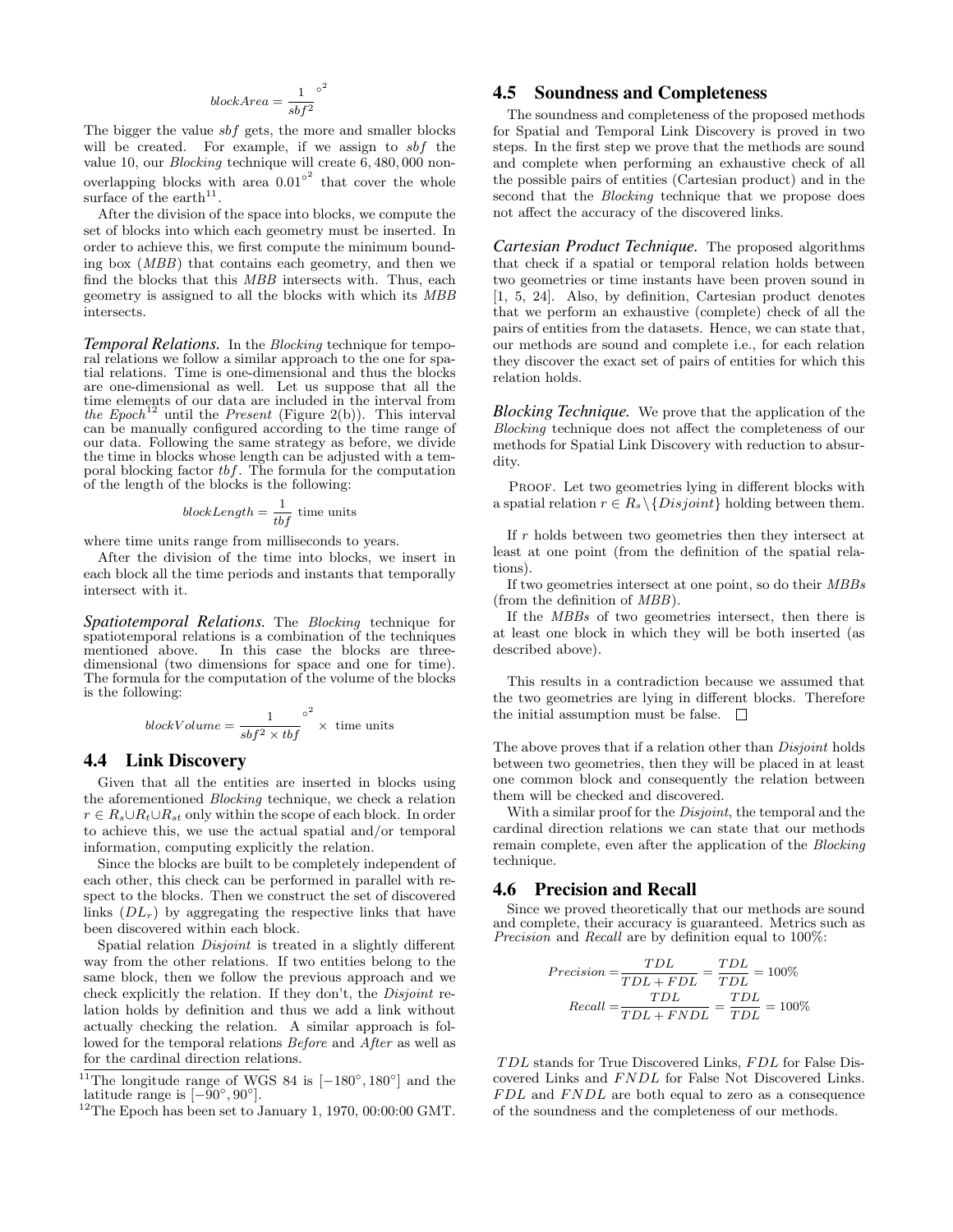# <span id="page-6-0"></span>5. EXTENDING THE LINK DISCOVERY FRAMEWORK SILK

All the proposed methods for Spatial and Temporal Link Discovery have been implemented as extensions to the Silk framework<sup>[13](#page-6-2)</sup>. As mentioned in Section [2,](#page-1-4) Silk is the only, to the best of our knowledge, open-source generic framework for discovering relationships between data items within different Linked Data sources.

For our implementation we extended transparently the core components of the Link Discovery Engine of Silk in the following phases:

- Transformation Phase. In this phase, Silk reads the incoming entities from the data sources. As an optional step, a transformation operator can be applied to normalize the attributes of these entities. For this phase we implemented the transformation operators that we presented in Section [4.](#page-3-0)
- Blocking Phase. Silk employs a blocking technique which maps entities to a multidimensional index. After the mapping, the entities are divided into multidimensional blocks which optionally overlap with each other. For our implementation we adapted the blocking technique that we introduced in Section [4](#page-3-0) to the one that Silk uses, by utilizing a two-dimensional index for the spatial blocking, a one-dimensional for the temporal and a three-dimensional for the spatiotemporal blocking.
- Link Generation Phase. Finally, a distance operator computes the distance for each pair of entities that have been inserted in the same block and if this does not exceed a given threshold, it writes the pair to the output. For this phase we implemented distance operators for all the spatial $14$  and temporal relations that were introduced in Section [4.](#page-3-0)

On top of the Link Discovery Engine, Silk implements two main applications. The first is used for generating RDF links on a single machine and is called Silk Single Machine. The datasets that must be interlinked can either reside on the same machine or on remote machines which are accessed via the SPARQL protocol.

The second application is Silk MapReduce which is used for generating RDF links between datasets using a cluster of multiple machines. Silk MapReduce is based on  $H$ adoop<sup>[15](#page-6-4)</sup> and it can scale out to very big datasets by distributing the link generation to multiple machines.

In both of these applications our Blocking technique divides the source datasets into blocks and then the distance operators run in parallel with respect to the blocks. In Silk Single Machine we have multi-thread parallelization and in Silk MapReduce multi-machine parallelization.

#### <span id="page-6-1"></span>6. EXPERIMENTAL EVALUATION

In this section we experimentally evaluate the spatial and temporal extensions of Silk by using it in a real-world scenario. The datasets, detailed instructions and other useful information for reproducing the experiments are publicly  $a$ vailable $^{16}$  $^{16}$  $^{16}$ .

#### 6.1 Compared Frameworks

As we discussed in Section [2,](#page-1-4) to the best of our knowledge, there is no related framework with which we can discover spatial or temporal relations other than equivalences among RDF datasets. Hence, in the experiments that we conducted, we compared against variants of Silk and the state-of-the-art spatiotemporal RDF store Strabon [\[18\]](#page-9-3).

Strabon is not considered as a Link Discovery framework but since it supports the GeoSPARQL and stSPARQL query languages, NAMED GRAPHS and CONSTRUCT queries it can be employed for discovering spatiotemporal relations e.g., the intersects relation, by posing Link Discovery queries like the one depicted in Figure  $3(a)$ . The only restriction that we face with Strabon is that both the source and the target datasets must be stored locally, in different named graphs. On the other hand, with Silk, we can interlink a local dataset with a remote one, that is published by another data publisher. The only access that we need to it, is via a SPARQL endpoint.

#### 6.2 Environment of Experiments

We conducted our experiments both in a single machine and a distributed environment. For the single machine environment, we used a machine with two Intel Xeon E5620 processors (12MB L3 cache, 2.4 GHz), 32 GB of RAM and a RAID-5 disk array that consists of four disks (32 MB cache, 7200 rpm). For the distributed environment we used a cluster provided by the European Public Cloud Provider Inter- $oute<sup>17</sup>$  $oute<sup>17</sup>$  $oute<sup>17</sup>$ , in which we reserved 1 Master and 20 Slave Nodes with 2 CPUs, 4GB RAM and 10GB disk each.

We ran our experiments using the latest version of Silk with the spatial and temporal enhancements  $(v2.6.1)$  and the latest version of Strabon (v3.2.10) with accordingly tuned PostgreSQL (v9.1.13) and PostGIS (v2.0) as proposed by the developers.

#### 6.3 Scenario

In [\[16\]](#page-9-28) the authors present a real-time wildfire monitoring service that exploits satellite images and linked geospatial data to detect and monitor the evolution of fire fronts. This service is now operational at the National Observatory of Athens and is being used during the summer season by emergency managers monitoring wildfires in  $G$ reece<sup>[18](#page-6-7)</sup>.

A part of the processing chain of the service is to improve the thematic accuracy of the detected fires (hotspots) by correlating them with auxiliary geospatial data. More specifically, the service finds the land cover of each area which is threatened at a specific time by a hotspot, in order to avoid false alarms from fires started e.g., by farmers as part of their agricultural practices. Also, it finds the municipalities that a hotspot threatens and thus, competent authorities are made aware about the existence of a fire in their area of

<span id="page-6-2"></span><sup>13</sup>The source code of the spatial and temporal extensions of Silk is publicly available here: [https://github.com/](https://github.com/silk-framework/silk) [silk-framework/silk.](https://github.com/silk-framework/silk)

<span id="page-6-3"></span><sup>14</sup>For the cardinal direction relations, the developed operators support only points and not complex geometries as happens with all the other relations.

<span id="page-6-4"></span><sup>15</sup><http://hadoop.apache.org>

<span id="page-6-5"></span><sup>16</sup><http://silk.di.uoa.gr>

<span id="page-6-6"></span><sup>17</sup><http://www.interoute.com>

<span id="page-6-7"></span><sup>18</sup><http://ocean.space.noa.gr/fires>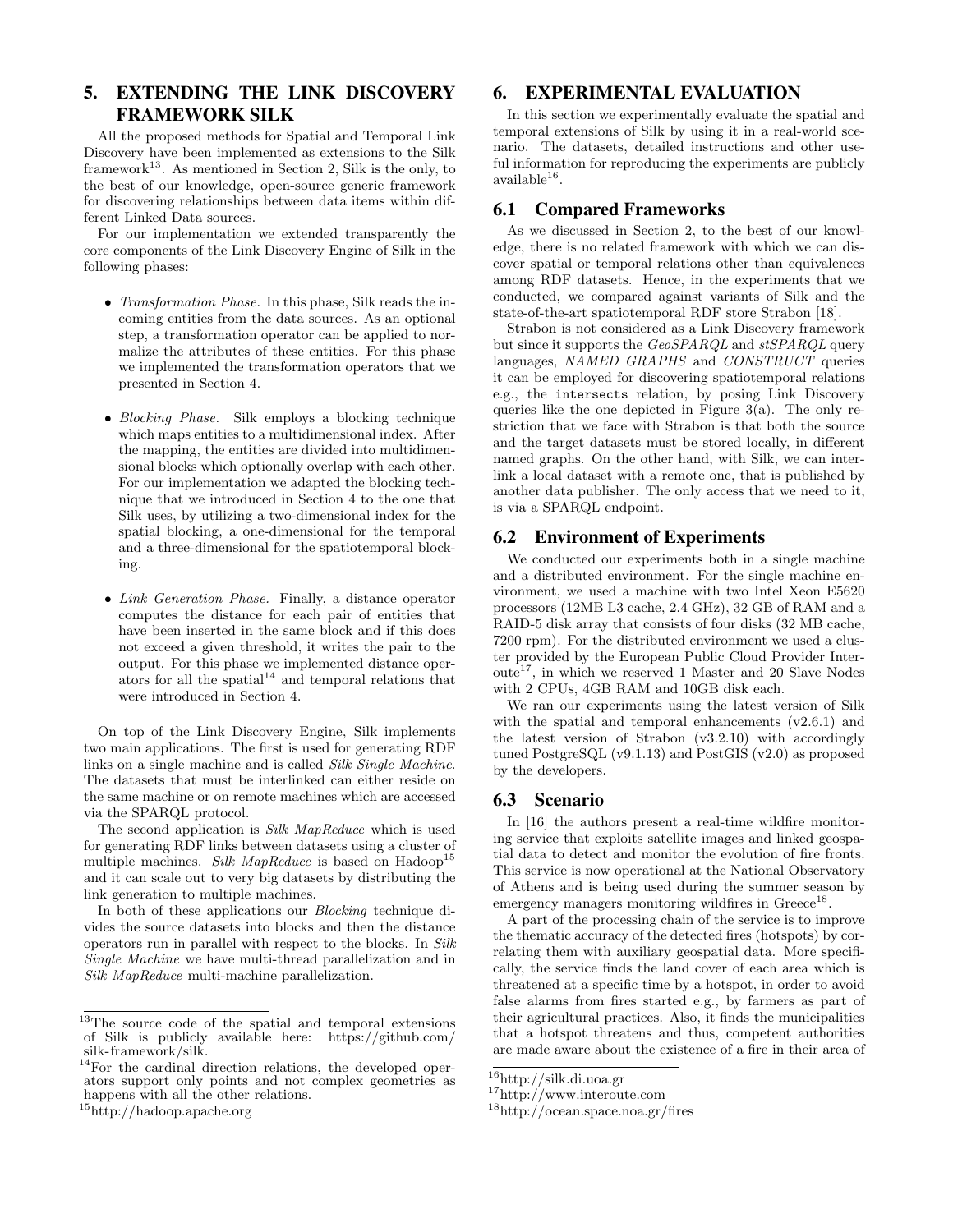CONSTRUCT {?s strdf:intersects ?t .} WHERE{ GRAPH ex:source{?s geo:hasGeometry/geo:asWKT ?sg. ?s strdf:hasValidTime ?st.} GRAPH ex:target{?t geo:hasGeometry/geo:asWKT ?tg. ?t strdf:hasValidTime ?tt.} FILTER(geof:sfIntersects(?sg, ?tg) && strdf:intersects(?st, ?tt))}  $(a)$ 

<span id="page-7-1"></span>

|         |           | Geometries |            | Time Elements |           |  |  |
|---------|-----------|------------|------------|---------------|-----------|--|--|
| Dataset | #Entities | Type       | $\#Points$ | Type          | #Instants |  |  |
| HG      | 37,048    | Polygons   | 148.192    | Instants      | 37,048    |  |  |
| CLCG    | 4.868     | Polygons   | 8,004,058  | Periods       | 9,736     |  |  |
| GAG     | 325       | Polygons   | 979.929    | Periods       | 650       |  |  |
| b       |           |            |            |               |           |  |  |

<span id="page-7-0"></span>Figure 3: (a) Example of a Link Discovery Query and (b) Characteristics of the Datasets

responsibility.

Below, we provide a short description of the datasets of the scenario, whilst in Figure [3\(b\)](#page-7-1) we present some quantitative characteristics of them. These datasets also constitute a subset of the datasets used in the state-of-the-art benchmark for Geospatial RDF Stores, Geographica [\[8\]](#page-9-29):

- Hotspots of Greece  $(HG)$ . The HG dataset contains the location and the acquisition time of detected fires for each fire season as produced by the National Observa-tory of Athens<sup>[19](#page-7-2)</sup> after processing appropriate satellite images.
- CORINE Land Cover of Greece (CLCG). The Corine Land Cover project<sup>[20](#page-7-3)</sup> is an activity of the European Environment Agency that provides data regarding the land cover of European countries. The CLCG is a subset of the dataset that contains all the available information about Greece.
- Greek Administrative Geography (GAG). The GAG dataset contains an ontology that describes the administrative divisions of Greece (prefectures, municipalities, districts, etc.) which has been populated with relevant data that is publicly available in the Greek open government data portal $^{21}$  $^{21}$  $^{21}$ .

With Silk, the above scenario can be translated into two interlinking tasks between the HG and the CLCG and the GAG datasets respectively. In these tasks, Silk discovers the spatiotemporal relation intersects between the datasets. For this, it first applies a CRS transformation to normalize the heterogeneous geometries and a Period and a Time-Zone transformation to normalize the heterogeneous time elements of the datasets. Finally, it populates the threedimensional spatiotemporal blocks and discovers the relation intersects within each one of them. Thus, if a hotspot threatens a municipality or a land cover area, then the output of this procedure will contain the respective entities from the HG, GAG and CLCG datasets, interlinked with an appropriate predicate (e.g., hg:threatens).

#### 6.4 Parameters sbf and tbf

As we have discussed in Section [4,](#page-3-0) sbf and tbf adjust the area and the length of the blocks in which we divide the space and the time respectively. The bigger they get, the more and smaller blocks are created.

The optimal value for sbf depends on the distribution and the size of the geometries which are not known in advance in the case of our scenario. On the other hand, given the metadata of the datasets, we can easily compute the optimal value for tbf. The temporal resolution of HG dataset is 15 minutes $^{22}$  $^{22}$  $^{22}$ , while the one of GAG and CLCG is a multiple of a year (e.g., 5 years). By constructing blocks with temporal dimension equal to 1 year, we can guarantee that, for all the pairs of entities of the datasets HG-GAG and HG-CLCG respectively which belong to the same block, the temporal relation intersects holds by design (i.e., we do not have to check it explicitly between each pair). Hence, the optimal value for tbf is 1 year.

#### 6.5 Experiment 1: Adjusting the Spatial Blocking Factor

Since we know the optimal value for  $tbf$ , in this experiment we try to approximate the optimal value for sbf. In order to achieve this, we analyze the performance of the single machine implementation of Silk with respect to different values of sbf. Particularly for this experiment, we use the full datasets of the scenario and we measure separately the computation times of HG-GAG and HG-CLCG. Furthermore, we count the total number of discovered links in each of these executions.

The graph of Figure  $4(a)$  summarizes the results of this experiment. When  $sbf$  takes values close to 0, the blocks are spanning big surfaces of the earth. Hence, most of the geometries of the datasets are inserted in the same block, making the link discovery procedure almost as time consuming as the computation of the Cartesian product.

As sbf gets bigger, Silk seems to perform better. However, this improvement continues until a certain value (value 10) and then, as the sbf increases, the computation time deteriorates. This is due to the fact that a big value for sbf causes the division of space into very small blocks and thus each geometry is inserted into a big number of them. If two geometries are inserted into multiple blocks, then the check of the spatial relation is performed independently in each block that they appear. Hence, in this case we have redundant checks of the same relation that decrease the performance of Silk.

Another useful outcome from this experiment is the comparison of the time consumed for the link discovery task between HG-GAG and HG-CLCG. Figure [4\(a\)](#page-8-1) shows that the HG-CLCG interlinking takes orders of magnitude more than the respective HG-GAG. In Figure [3\(b\)](#page-7-1) we observe that the CLCG dataset has more geometries than GAG, whereas GAG has more complex ones (with respect to the number of points and not necessarily to their shape). Hence, in cases of spatial relations like intersects, the bottleneck is the number and not the complexity of the geometries.

One final observation from this experiment is the number

<span id="page-7-2"></span><sup>19</sup><http://www.noa.gr>

<span id="page-7-3"></span><sup>20</sup><http://www.eea.europa.eu/publications/COR0-landcover>

<span id="page-7-4"></span><sup>21</sup><http://geodata.gov.gr>

<span id="page-7-5"></span><sup>22</sup>METEOSAT Second Generation (MSG) satellites return images every 15 minutes.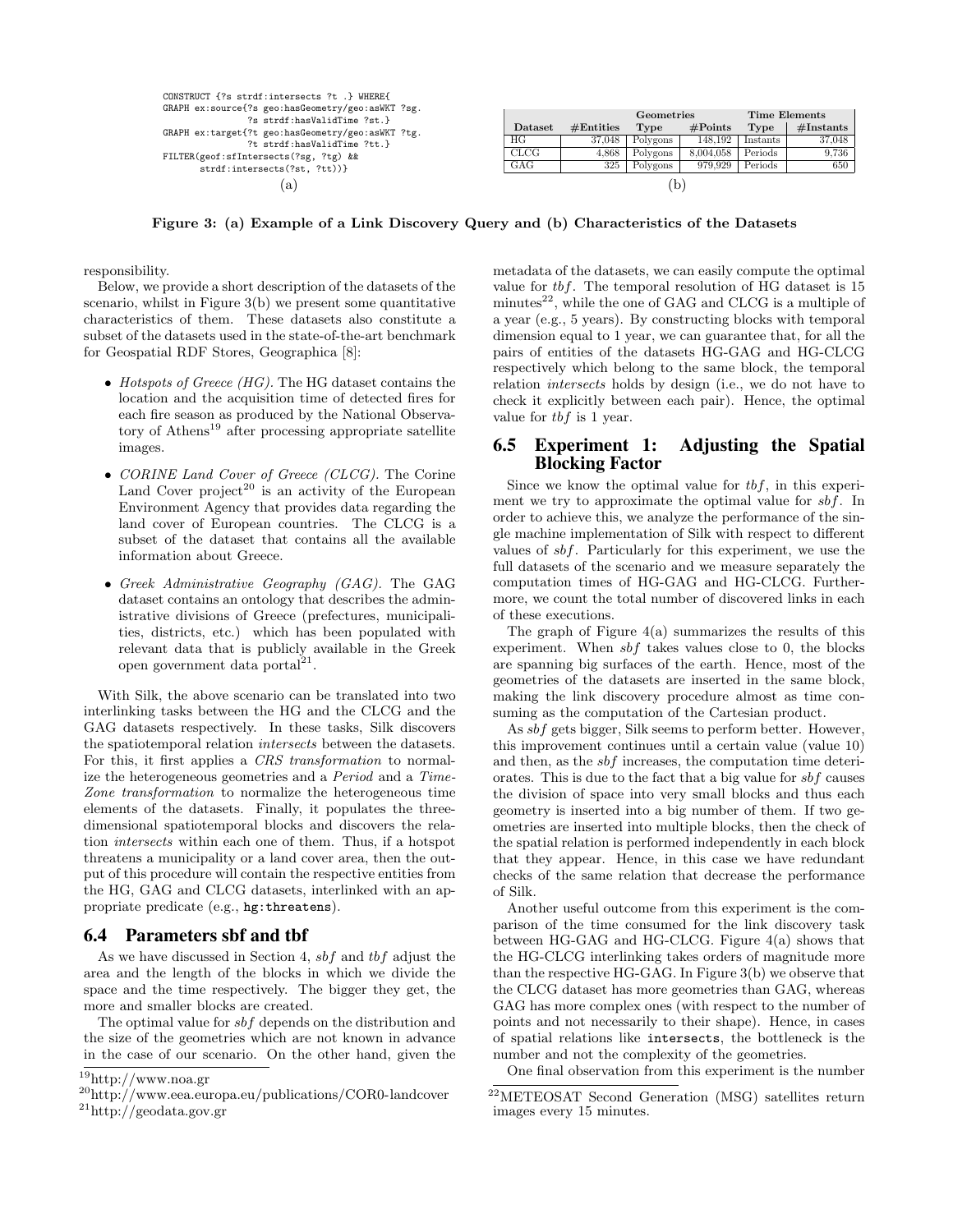

<span id="page-8-1"></span>Figure 4: Experiments of adjusting (a) the Spatial Blocking Factor and (b) the Entities per Dataset

of discovered links. This number remains the same independently from the value of sbf. This is expected, since we have already proven in Section [4](#page-3-0) that the Blocking technique that we propose does not affect the accuracy of the discovered links which remains 100%.

#### 6.6 Experiment 2: Adjusting the Entities per Dataset

In the second experiment we analyze the performance of three variants of Silk and Strabon with respect to different number of entities per dataset. For that reason, we use four different subsets of the datasets of the scenario<sup>[23](#page-8-2)</sup> and we measure the total execution time for performing the interlinking tasks i.e., we don't distinguish between HG-GAG and HG-CLCG.

The first variant (Silk (Baseline)), which we consider as baseline, computes the full Cartesian product of the entities and then it checks if the spatiotemporal relation intersects holds between them. The second variant (Silk (Best sbf)), utilizes the *Blocking* technique with the best  $sbf$ , as the latter occurred from the previous experiment. The third one (Silk (MR)), is the distributed variant of Silk, which also utilizes the Blocking technique with the best sbf. In the case of Strabon, the datasets are stored locally and a **CONSTRUCT** query like the one we described in Figure  $3(a)$  is performed.

The results of this experiment can be seen in Figure [4\(b\).](#page-8-3) As we can see from the graph, Silk (Baseline) is the most inefficient implementation, since even for the 1000 entities per dataset it is more time consuming that all the other implementations are for the full datasets.

On the other hand, Strabon seems to be faster for small number of entities per dataset whereas Silk (Best sbf) is faster when interlinking the full datasets. This happens because Silk fully utilizes the cores of the running machine by assigning the workload of each block it creates into a new thread. For big datasets, where the total workload is big enough, the Blocking approach of Silk seems to be the most efficient.

The effect of the massive parallelization is more remarkable with the distributed variant of Silk (Silk (MR)). With <span id="page-8-3"></span>Silk (MR) the total workload is divided into different machines and in each machine it is divided into different cores. Also, we observe that, the computation time of Hadoop for small datasets is negligible with respect to the initialization time and the time consumed to copy the data from the local file system to the Hadoop Distributed File System (HDFS) and vice versa. Hence, Silk (MR) outperforms the other Silk variants and Strabon only for the measurement with the full datasets. Also, we can observe from the graph that it has the best scaling factor. Hence, we can claim that, for large datasets it is the only viable solution.

#### <span id="page-8-0"></span>7. CONCLUSIONS AND FUTURE WORK

In this paper, we proposed new methods for Spatial and Temporal Link Discovery and provided the first implementation of our techniques based on the well-known framework Silk. Silk, enhanced with the new features, allows data publishers to generate a wide variety of spatial, temporal and spatiotemporal relations between their data and other Linked Open Data, dealing effectively with the common heterogeneity issues of such data. Furthermore, we experimentally evaluated our implementation by using it in a real-world scenario, with datasets that comprise rich spatial and temporal information, and demonstrate that it discovers accurately all the existing links in a time efficient and scalable way.

Future work concentrates on extending Silk with more spatial and temporal relations. These relations will be based on algebras and calculi that appear frequently in the relevant bibliography and are useful for specific use cases. We will also examine how we can estimate the optimal value of the blocking factor, for both the spatial and the temporal dimension, by posing preprocessing queries on the datasets that we want to interlink. Finally, we will try approximate blocking techniques which are more efficient than the one we propose but not 100% accurate.

#### 8. ACKNOWLEDGEMENTS

This work has been partially funded by the FP7 projects LEO (611141) [\(http://linkedeodata.eu\)](http://linkedeodata.eu) and MELODIES (603525) [\(http://www.melodiesproject.eu\)](http://www.melodiesproject.eu). We also want to thank Hervé Caumont and Cesare Rossi from Terradue [\(http://www.terradue.com\)](http://www.terradue.com) for helping us conduct our experiments to a cloud environment.

<span id="page-8-2"></span><sup>23</sup>The GAG dataset contains less than 1000 entities (Figure  $3(b)$  and thus for the third measurement of the experiment (Figure [4\(b\)\)](#page-8-3) we used the full dataset.